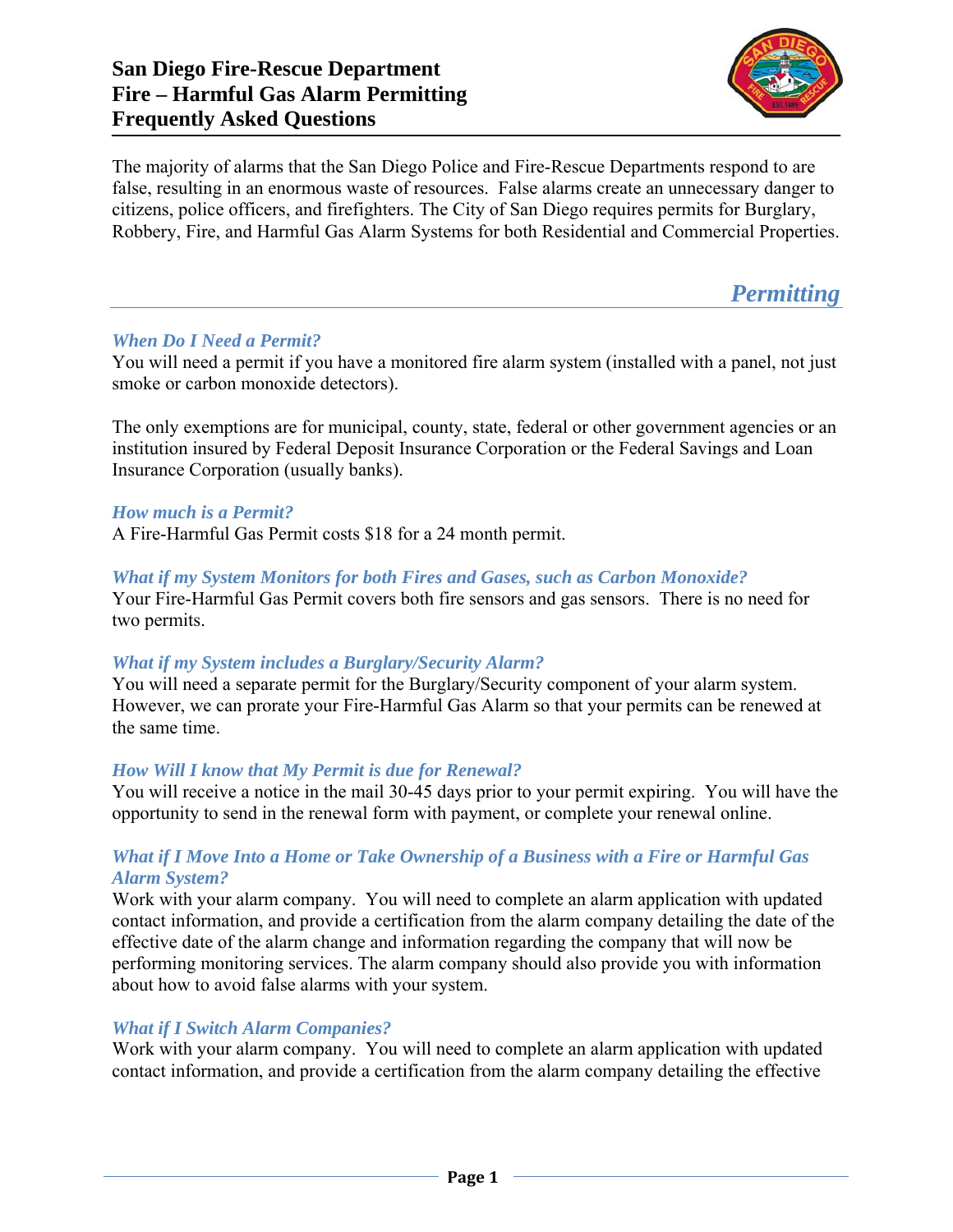

date of the alarm change and information regarding the company that will now be performing monitoring services.

## *Do I Need a Permit if I Live in an Apartment Complex or Condominium?*

If your unit has its own alarm system panel and you have an alarm company monitoring the system for just inside your unit, then yes you will need a permit. If the fire-harmful gas alarm system is for the common areas in your building, your building owner will need a permit for each alarm system control panel in the complex.

# *False Alarms*

#### *What Happens if My Alarm Goes Off? Will I Be Charged?*

If you have an alarm company monitoring your alarm, the fire department is contacted whenever your alarm system detects fire or harmful gases. Your alarm company will attempt to reach you to determine if you have an emergency situation and need assistance. If there is no emergency, the alarm company will call back the fire department and cancel the response. Depending on why the alarm was activated, the call may be determined to be a "False Alarm".

"False Alarms" are tracked against your permit and if more than two occur in a calendar you will be charged a fee.

## *How Do I Know if I Have Had a False Alarm?*

You will receive a letter in the mail if a False Alarm has been logged against your permit. You will have ten (10) business days to provide satisfactory evidence that your alarm activation did not meet the qualifications for a False Alarm under the City of San Diego Municipal Code Chapter 5 Article 5, Section 55. The alarm system official will provide written findings within five (5) days of receipt of the evidence offered.

#### *How is a False Alarm Determined?*

A False Alarm is an alarm activation causing a response by Fire-Rescue Departments when an emergency situation does not exist. This includes activations caused by mechanical failure, malfunction, accidental tripping, misuse, or negligent maintenance. It does not include activations caused by weather conditions, telephone line problems, water surges, water hammers, or any other factor over which the alarm business alarm agent, or alarm user do not have direct control.

An emergency situation is defined as any circumstance in which there is reason to believe that

- (1) There is an uncontrolled fire actively burning in or near a building or other structure;
- (2) There is a concentration of harmful gas on or near a building or other structure;
- (3) There is an identifiable risk of harm to a person or property within or near a building or other structure.